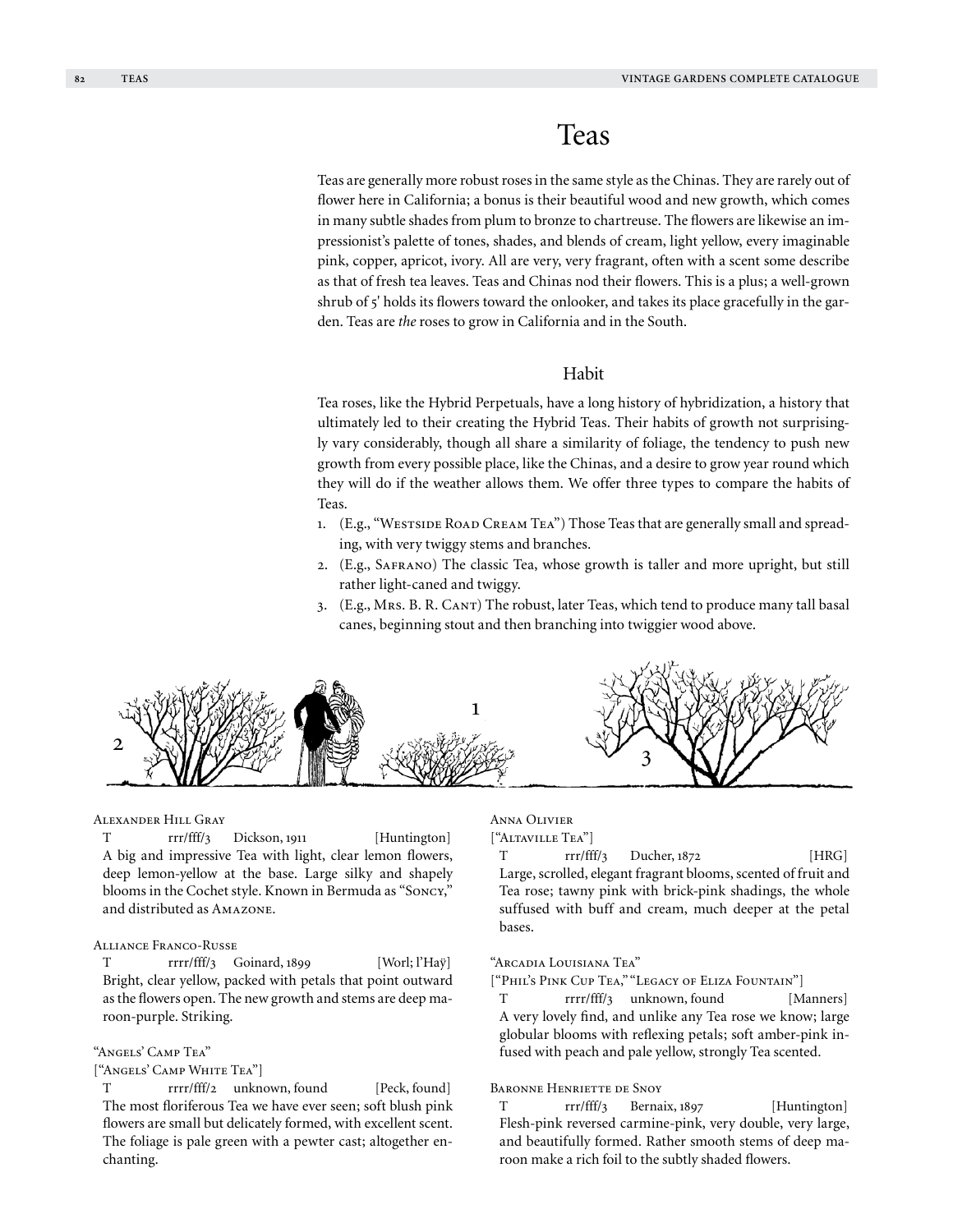"Beauté Inconstante"

T rrr/fff/3 unknown, unknown [ARE] Deep pink to salmon with yellow petal bases give this rose a coppery tone. A Tea of this name introduced by Pernet-Ducher does not fit the rose we have received by this name. This is evidently related to DUCHESS DE BRABANT, and may possibly be the real COMTESSE RIZA DU PARC, according to Phillip Robinson.

BEAUTY OF ROSEMAWR (see Chinas)

"Bermuda Catherine Mermet"

[see also RUBENS]

T rrr/fff/2 unknown, unknown

 [Manners; Bermuda] This foundling from Bermuda with cupped pink flowers with a creamy undertone is the same as what is grown by us as RUBENS, which may indeed be a false attribution. Gwen Fagan in *Roses at the Cape of Good Hope* portrays this with the name ARCHIMEDES, a name which she points out has not been found in the old literature.

"Bermuda Kathleen" (see Noisettes)

"Bloomfield Cemetery Tea" (see Mme. Lambard)

**BLUMENSCHMIDT** 

T rrr/fff/2 Schmidt, 1906 [Huntington] A sport of Mlle. Franziska Krüger, primrose yellow with the outer petals pink. A dense-growing Tea which is strong and floriferous, and prone to mildew in coastal climates.

#### Bon Silène

T rrrr/fff/3 Hardy, 1837 [Huntington] Deep rose-pink to rose-red, large-petalled, well formed buds, dispersed gracefully and abundantly about the strong plant. As we find more evidence for this rose in the literature, it seems more and more likely to be correct; it is the same rose portrayed in Georgia Torrey Drennan's *Everblooming Roses*  from 1912.

### **BRIDESMAID**

T rrr/fff/3 Moore, 1893 [HRG] The deeper pink sport of CATHERINE MERMET, with all of its charms; large Hybrid Tea style flowers with a fragile quality, of soft rose-pink, on a handsome plant which shows affinity to the early Hybrid Teas.

# CATHERINE MERMET

T rrr/fff/3 Guillot fils, 1869 [Matson] This mid-century hybrid foreshadowed the floral form of the Hybrid Teas with its exquisitely spiraled, upright flowers of soft, warm pink, tinted peach.

# Cels Multiflora

T rrr/fff/1 Hardy, Cels, 1836 [Robinson, found] Soft pale pink cupped blooms of delicious fragrance in great abundance. We have received this rose from a remarkable number of sources under a myriad of names, some of which "Center Street Orange Tea"—*Missing from our collection.*

#### Clementina Carbonieri

T rrr/fff/2 Bonfiglioli & figlio, 1913

 [Lanphere; Beales] I am so indebted to my dear friend Carolyn Lanphere of Albuquerque who passed this on to me several years ago, from her imports from England. It has become one of my favorite roses, and is certainly the most richly colored Tea rose of all; deep golden apricot flowers are tinted salmon-rose, flowers and petals quite large and very fragrant. This makes a robust and rounded plant after settling in to a new site.

#### Comtesse Emmeline de Guigné

T rrr/fff/3 Foster, 1838 [Worl; l'Haÿ] A strong and handsome shrub bearing strawberry pink and pale peach flowers, shifting flavor from season to season. Flowers open from infolded buds to flat swirls.

# Comtesse Festectics Hamilton

T rrr/fff/2 Nabonnand, 1897

[Manners/Wilkins; l'Haÿ]

An elegant bicolored Tea, soft salmon inside, dark reddishpink veined deeper outside, with a golden orange base to the petals; very fragrant. We received this in 1999 again from Malcolm Manners and believe this not to be identical with MME. LAMBARD as we had earlier suspected.

"Comtesse Riza du Parc" see Mme. Charles

# "Creekside Manor Tea"

["Jean Bach Sisley"]

T rrr/fff/1 Dubreuil, 1889 [Huntington] Deep pink scrolled buds open to wide coronets of clear pink creased petals. Foliage is dark, handsome and very fine. This treads the line between Tea and China but whatever you call it, it is a superior shrub for the garden. Mrs. Keays grew a foundling she called "CREEKSIDE MANOR" which is identical to what we received from the Huntington as Jean-Bach Sisley. She considered this the best candidate for the real SOUVENIR D'UN AMI, a possibility worth re-investigating. What is currently offered under that name is clearly at odds with early descriptions and illustrations.

### **DEVONIENSIS**

T rrr/fff/1 Foster, 1838 [Robinson, found] Broad creamy flowers from perfect buds, opening quartered and folded with a rare fruity-Tea scent. Flowers can be quite yellow or ivory depending on the humidity. Slow to build size.

# Dr. Grill

T rrr/fff/3 Bonnaire, 1886 [Beales] Crown-like blossoms of complex coloring — warm cerisepink edges blending to creamy pink with a warm salmon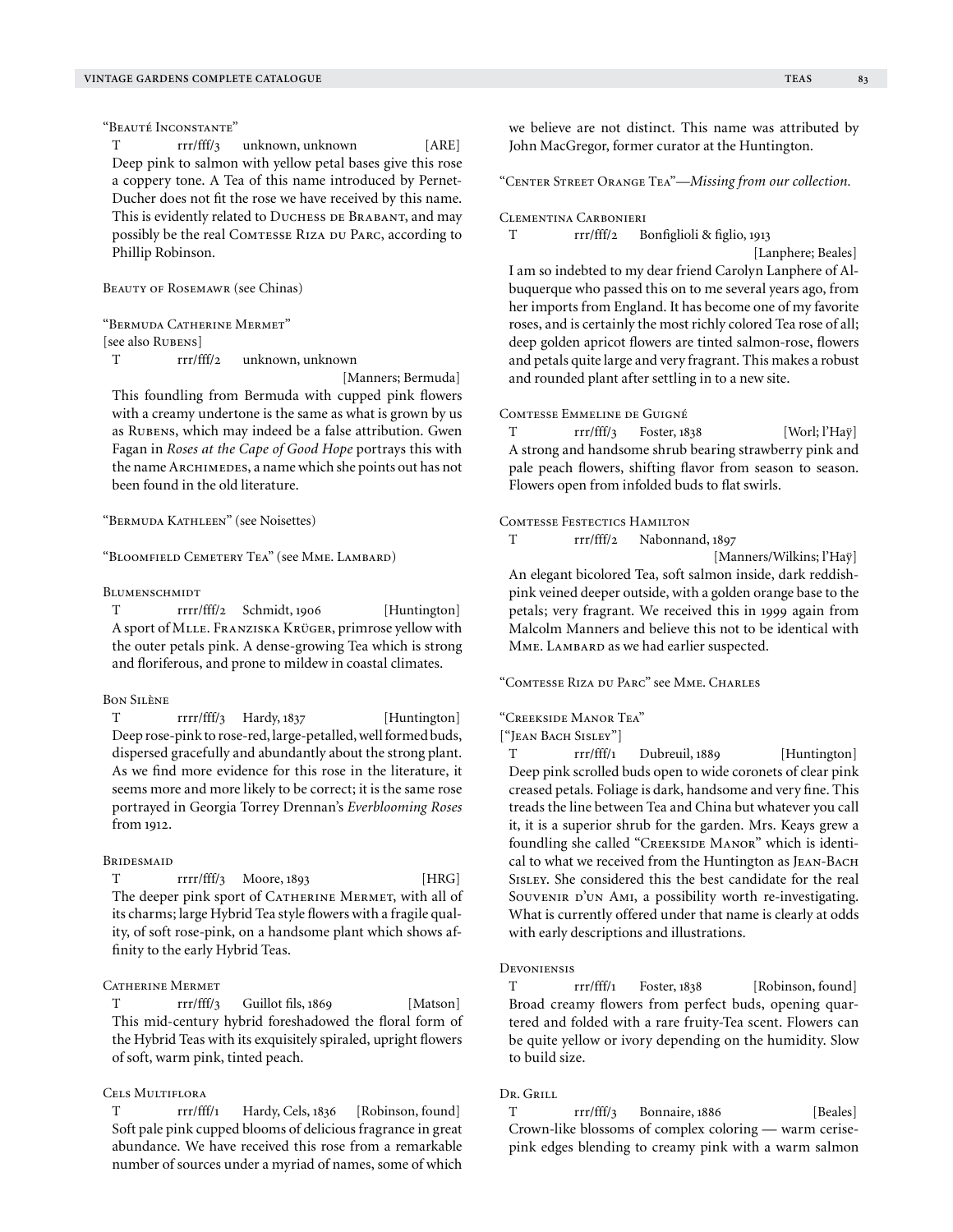glow in the center, the whole deepening to cherry-pink; petals arrayed in a winged cup—most unusual!

# Duchesse de Brabant

[COMTESSE DE LABARTHE, COMTESSE OUWAROFF]

T rrr/fff/2 Bernede, 1857 [Robinson, collected] Globose flowers of a warm pink, nodding and graceful on an elegant shrub. Long a favorite Tea rose, a buttonhole tradition with Teddy Roosevelt, and still found perhaps more than any other Tea rose in old gardens and cemeteries.

"Duke of York" (see Papillon in Climbing Teas, Climbing Chinas)

### Duquesa\*

[TUR<sub>DUQ</sub>]

T rrr/fff/2 Turner, 2005 [Turner] Jim Turner of Watsonville, California, has put his hand to breeding Tea roses. It is little surprise to us that there is a great interest in them; in 2005 Jim donated one of his nicest seedlings to a Heritage Rose Foundation auction; the top bid was over \$300! This was that seedling, a cross between Monsieur Tillier and Duchesse de Brabant. The extraordinary thing is that it looks a little bit like both roses in the color of the flowers, which start blush pink and often finish Tillier copper-pink. The blooms can be solidly of either persuasion. All the fine qualities of these two great Teas. We say, Bravo, Jim; send us more!

# **ENCHANTRESSE**

T rrr/fff/1 J. Cook, 1904 [ARE] Some describe this as rose-pink, which I find quite inadequate and misleading. It is claret-rose to rosy-lilac, reversed lilac, cupped and swirled, flat, domed.

# Étoile de Lyon

T rrrr/fff/3 Guillot, 1881 [Huntington i.d.] Light golden-yellow, of exceptional form, texture, and substance, one of the finest yellow Tea roses ever introduced. Étoile de Lyon is such a good rose that it competes with most modern roses for size and quality of flowers, and beats most when it comes to quantity and continuity of bloom. Plumcolored wood is quite charming in the spring and the bushy, self-maintaining plant is a treasure for those who want to do little maintainence.

#### "Fiddletown Cherry" (see "Frances Grate's Tea")

Fortune's Five-Colored Rose

See "SMITH's PARISH" for the rose currently ascribed this name.

"Frances Grate's Tea"

# [FIDDLETOWN CHERRY]

T rrr/fff/2 unknown, found [Grate] At one time believed to be MAMAN COCHET, this smoky, lilac-pink Tea is heavily shaded creamy white; flowers are small, very beautifully sculpted with a fruity scent. This was passed on to us by our friend Frances Grate of Pacific Grove, California.

# Francis Dubreuil

# [BARCELONA]

T rrr/fff/3 Dubreuil, 1894 [Rupert] Deep velvety-crimson flowers of delicious Tea-Damask fragrance are high-centered, and somewhat nodding. Much ado has surrounded the reintroduction of this lovely older rose; largely because dark red Teas are rare. In fact it should probably be called a Hybrid Tea, for its character derives much from a Hybrid Perpetual ancestry (though the breeder did not reveal the parentage). Recently it was brought to our attention by Ed Wilkinson that this rose is identical with an old HT we have grown for years called BARCELONA. We are not certain which of these names is correct.

# FREIHERR VON MARSCHALL

T rrr/fff/2 Lambert, 1903 [Sequoia] Deep cerise pink flowers are blotched with yellow at the petal bases, paler on the reverse and flecked with salmon pink; this flower has a wonderful rich glow and is a rare treasure among real, true Tea roses.

#### Général Galliéni

T rrrr/fff/2 G.Nabonnand, 1899 [Lykke] Coppery red overlays pinkish-buff, cupped flowers open dramatically. As the blossoms mature they are tinted red over the surface of all of the petals.

### Général Schablikine

T rrr/fff/1 G. Nabonnand, 1878[Robinson, found] Deep rosy-pink with pomegranate veins and coppery tones; light, bushy growth which can in time build quite high. Discovered on a back street in our little town of Sebastopol, one of the few old plants we have ever seen.

# Général Tartas

["Huntington Mme. de Tartas," General de Tartas]

T rrr/fff/3 Bernède, 1860 [Huntington i.d.] Blush-pink with deep rose pink, the guard petals rose red; these are large flowers profusely produced on a strong bush. Having grown this for many years and labeled it as it was identified at the Huntington, MME. DE TARTAS, we are now fairly certain that this is the correct name for this superb garden plant. Both Tartas roses were from the same breeder, released two years apart. In Australia this is grown as Souvenir d'un Ami, but there the real Mme. De Tartas we believe is correctly identified.

# "Georgetown Tea"

T rrrr/fff/3 unknown, found [ARE] This came to us from the Antique Rose Emporium. We do not know what it is, but it is wonderful. Very large flowers of peachy-pink to buff-pink, but without the tawny coffee tones often seen in MME. LAMBARD, which it resembles in the partly-opened bud, but it opens larger-petalled, with a gracefully cupped, out-facing flower that reminds me of the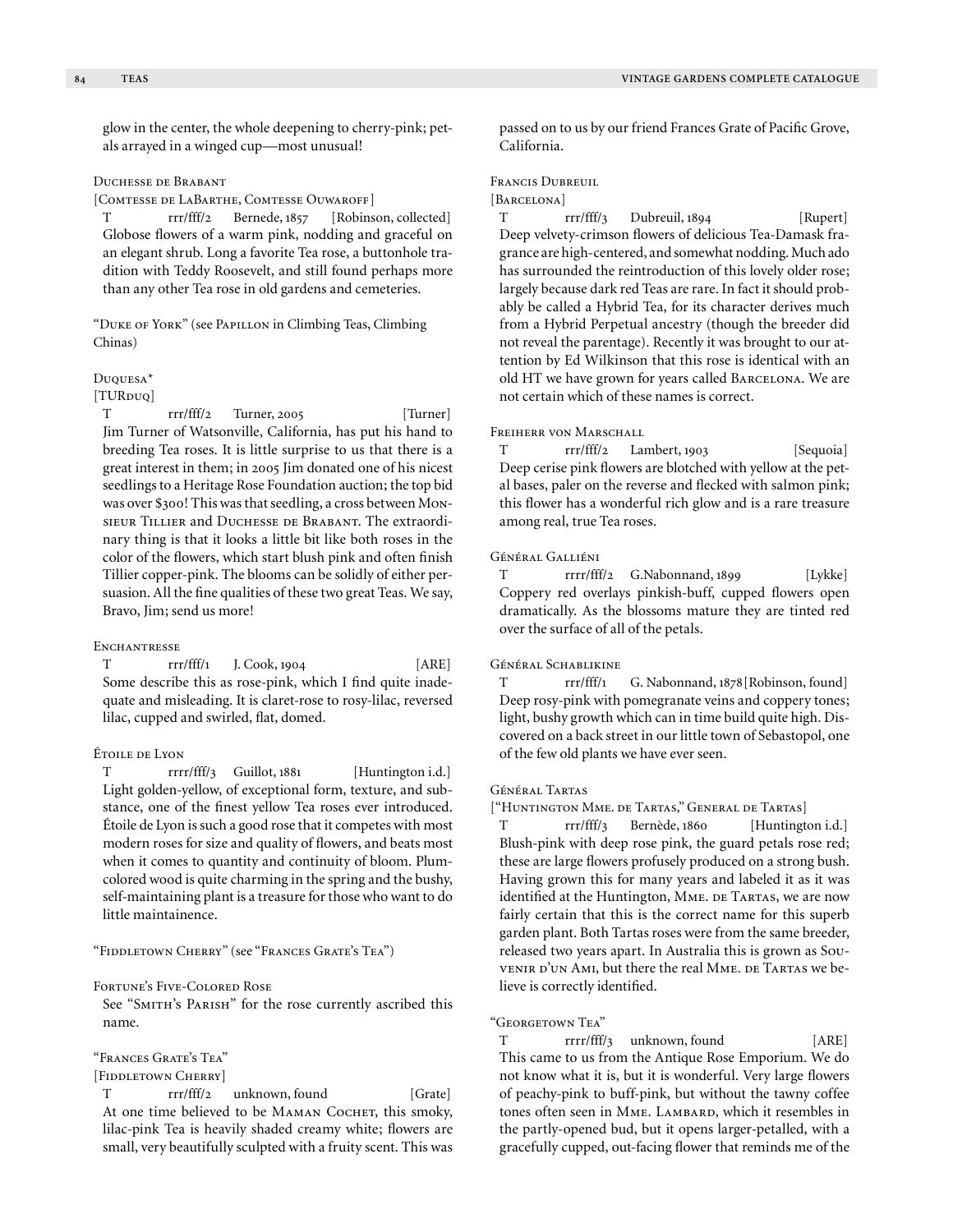Duchesse de Brabant. Pale strawberry tones, and full of

Gilbert Nabonnand

fragrance.

[G. NABONNAND]

T rrrr/fff/3 Nabonnand, 1897 [ARE] Large buff-pink flowers with large petals rolled back showing stamens. A very vigorous and bushy plant which grows quickly and blooms freely. One of the best!

"Graton Cemetery Pink Tea" see "Second Street Tea"

# Homère

T rrrr/fff/2 Robert et Moreau, 1858 [Robinson] A beautifully scrolled bud that never seems to open fully, keeping its tulip glass shape. Flowers ivory, edged pink; broad, vigorous, blooming in broad clusters. This has come to us under several names, including MME. DE TARTAS and Duchess of Kent.

"Huntington Pink Tea"

["Mistress Bosanquet," Nancy Lee?]

T rrr/fff/3 unknown, found [Huntington] Beautiful as the Mistress is, this is not she, but perhaps even more beautiful. Pale pink, quartered, muddled blooms from spiraled buds. Like a pale RHODOLOGUE JULES GRAVEREAUX in floral form. Of note, this rose recently came to us from Malcolm Manners as Nancy Lee, a Hybrid Tea of 1879 from Bennett.

"Huntington Souvenir d'un Ami"

T rrr/fff/2 Bélot-Défougère, 1846

[Huntington i.d.]

Elegant swirled buds open to large flowers of pale porcelain rose faintly warmed with salmon or buff; petals folded in petals folded in petals. Lovely as it is, this is not the original rose. One candidate we have considered for the true Souvenir d'un Ami is "McClinton Tea."

# Isabella Sprunt

T rrr/fff/2 Sprunt/Buchanan, 1865 [Knopf] Lemonade-yellow sport of Safrano, lacking the amber or apricot shadings found in SAFRANO, otherwise with all its good qualities.

# "J. E. Murphy's Pink Tea"

T rrr/fff/3 unknown, found [Murphy] High-centered buds, opening cupped with an inner swirl, very much like RUBENS but of deeper pink with many color nuances. The central petals will often bond together, forming a crest, sometimes in conjunction with a green carpel. This strongly resembles the Tea rose DUCHESSE D'ORLÉANS illustrated in *Les Plus Belles Roses au Debut du Vingtième Siècle,* from 1912. There were at least two roses by this name, one an HP which we discuss under its striped sport, Panachée d'Orléans.

# La Sylphide

T rrr/ff/1 Boyau, 1848 [Huntington i.d.] Delicate rose-pink to shell pink buds open to broad saucers graced with a widespread boss of pale sulfur-yellow stamens overlapping the petals. Of demure, China-like habit.

# Lady Hillingdon

T rrrr/fff/2 Lowe & Shawyer, 1910 [Robinson] Hardy for a Tea rose with rich apricot yellow, fragrant blooms, the Lady has enjoyed more widespread appreciation than most Teas. Lovely scrolled buds; plum-purple stems and new foliage.

# Le Pactole

T rrr/fff/2 Miellez, pre-1845 [Luhn; Boutin i.d.] Bone-white blossoms open shallowly cupped with a lemonyellow button eye, the yellow gradually flushing the entire bloom; ribbon shaped petals quill and twist as they age. Small foliage and a fine textured habit of growth. This is really a bush-form Noisette of the Lamarque persuasion.

# Le Vésuve

["Cloverdale Pink Tea"]

T rrr/fff/2 Laffay, 1825 [Robinson, found] Another borderline China-Tea which we placed with the Chinas last year. Clear pink shading deep rosy-lavender at the base, broadly cupped and flounced, with a smoky scent.

# "Maitland White"\*

["Puerto Rico"]

T (HM) rrr/fff/2 Bermuda, found [Knopf; Marrero] This delightful shrub rose which came from Jose Marrero in Puerto Rico has all the appearance of one of the older Hybrid Musks; soft creamy white flowers of sweet fragrance in large clusters of modest flowers. Very dependably continuous. We have changed the class and name of this rose. PUERTO RICO is the name of a registered rose, and this we believe is more properly considered a Tea rose than a Hybrid Musk. "Maitland White" was collected by Charles Walker and Elizabeth Carswell in Bermuda.

# MAMAN COCHET

T rrr/fff/3 Cochet, 1893 [ARE] Shades of pink, peach and blush in a large flower of highcentered form; very fragrant. The later Teas like the Cochets are quite impressive in their size and shape. This is one of the loveliest roses I have ever known.

# "Margaret Desrayaux"\*

T (HT) rrr/fff/2 unknown, unknown [SJHRG] This came from Europe identified as a seedling of Mme. Alfred Carrière, which it clearly is not. Nonetheless it is a very beautiful old Tea or Hybrid Tea with large, delicate, globular flowers of blush pink to light pink with a glowing interior touched with yellow, opening loosely quartered. We previously had placed this in the HPs, but feel it fits better in this group of more tender roses.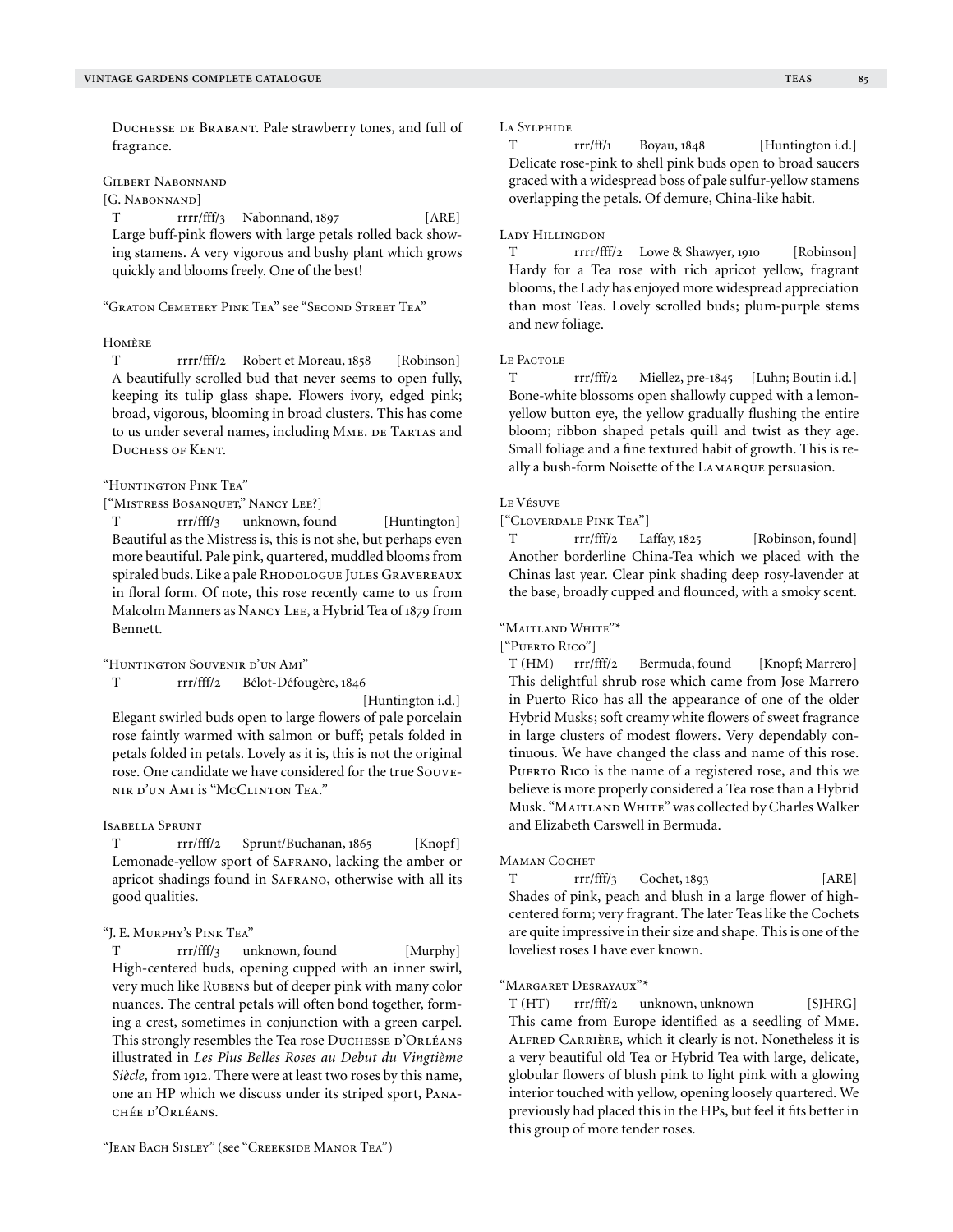# Marie d'Orléans

T rrrr/fff/2 G. Nabonnand, 1883 [Huntington i.d.] Warm bright pink shaded darker, flowers flat, the petals rolling into pointed quills. All the Teas are excellent in arrangements, but this really draws attention.

# "Marie Legonde" (see Mrs. Foley-Hobbs)

### **MARIE VAN HOUTTE**

T rrrr/fff/3 Ducher, 1871 [ARE] One of the most beloved of Tea roses, MARIE VAN HOUTTE's broad, cupped flowers are creamy primrose with an outer rim of rosy pink, paling to creamy white and blush in warm weather. Large petals of porcelain-cream and yellow.

# "Maryville Tea"

T rrr/fff/2 unknown, found [Manners] Cupped flowers of soft flesh-pink tinted buff, blush pink inside; this becomes rather rich rosy pink with a creamy interior in cool weather. Reminiscent of Mme. Bravy but with richer coloring.

# "McClinton Tea"

T rrr/fff/1 unknown, found [ARE] A poised and generous rose, with large petals, opening like a waterlily from pointed blooms, in shades of pink from deep rose to light dusky blush with great perfume. Very high on my list of the best roses in our garden. This really does have strong affinities to Comtesse de Labarth (Duchesse de BRABANT) and is possibly the real MME. DE TARTAS.

#### "McGinnis Tea"

T rrr/fff/2 unknown, found [Manners] Large, globular soft yellow flowers with rolled-back petal edges, give a sumptuous and yet delicate appearance to this rose, which is imbued with a strong Tea rose fragrance. We continue to be delighted by this foundling which was sent to us by Malcolm Manners. We are all indebted to him not only for the roses he so generously passes around, but for his invaluable service to old roses through the virus-indexing program which he manages at the Citrus Institute in Lakeland, Florida.

### "Miss Atwood"

["Mme. Jules Gravereaux"]

T rrr/ffff/2 unknown, found [ARE; Bermuda] Orange-blush flowers with recurved petals, very silky, opening flat, apricot blush at the edges orange-pink within; the coloring is very delicate, hinting at these stronger hues. Strongly Tea scented. One of the loveliest of the Bermuda mysteries.

# Miss Caroline

[Ruth's Sport-Rose]

T rrr/fff/2 Knopf, 1997 [Manners; Knopf] A most delightful sport of Duchesse de Brabant, discovered by Ruth Knopf, identical in habit and flower color to the parent, but with charming pointed ribbon-like petals that create a unique floral form we have never seen before. Foliage

also tends to be narrow and elongated. Named for the oldest of Ruth's two very talented and beautiful daughters.

# Mlle. de Sombreuil

["La Biche"]

T rrr/fff/3 Robert, 1851 [Robinson, found] A large white Bourbon-Tea, similar to such refined Bourbons as MISTRESS BOSANQUET, with many petals in a loose domed flower, sweetly scented. Originally identified at the Huntington Gardens as "LA ВIСНЕ," this is clearly not a tall, clustering Noisette. It bears great resemblance to descriptions of the original Sombreuil, to the portrait in *Le Livre d'Or des Roses* by Hariot (1903), and is the same rose we saw labeled MLLE. DE SOMBREUIL at the Roseraie de l'Haÿ in Paris.

#### Mlle. Franziska Krüger

T rrrr/fff/2 G. Nabonnand, 1880 [HRG] Very double, coppery-yellow and pink blooms on a compact plant that exhibits the finest qualities seen in Tea roses, particularly their grace and beauty as easy shrub roses in the garden.

# Mlle. Jeanne Philippe\*

[Mme. Jeanne Philippe, Mrs. J. Phillips]

T rrr/fff/1 Godard, 1898 [Guillot] Of rather compact growth so far, this new import is a clear apricot orange with occasional pink shadings. Flower form is spiraled and pointed, but only lightly double.

# Mme. Antoine Mari

T rrr/ff/1 Mari/Jupeau, 1901 [Lanphere/ARE] Swirled flowers open with blush-pink petals that can be ribbon-like or broad and full, and are enclosed by deep rosepink guard petals, deepening all over with age. Tea-scented. Plum-tinted new growth. A very delicate and refined Tea rose. The rose distributed currently in France as Mme. Camille is this variety.

#### Mme. Antoine Rébé

T rrr/fff/1 Laperrière, 1900

 [ARE; Barnwell; Sweden] Semi-double rose-red flowers with large petals held aloft. Has the slender finesse and density of plant of a China rose. Will build to 4' or more.

#### Mme. Berkeley

T rrr/fff/3 Bernaix fils, 1898 [HRG] Pale primrose-yellow edged and washed pink and salmon, flowers elegantly formed with rolled edges, tending to flush with pink as they age.

### Mme. Bravy (see also Mme. Maurin)

T rrr/fff/2 Guillot père, 1846 [Beales] Cupped, flesh-pink flowers with high centers open to rich peach-flesh color inside. This is endowed with a delicious Tea scent, and makes a strong and healthy plant. The plant which we received as Mme. Maurin is different from this.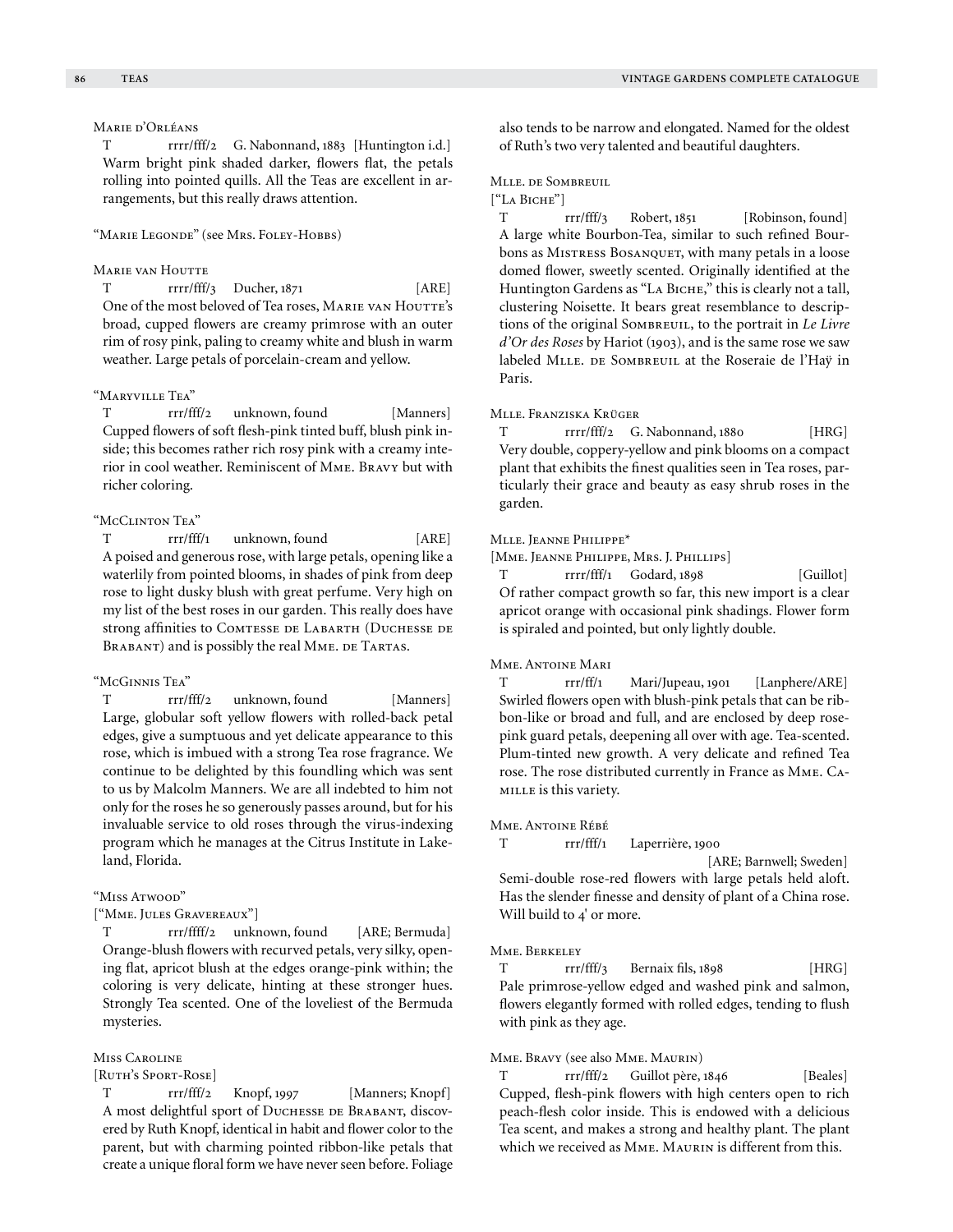Mme. Camille (see Mme. Antoine Mari)

#### Mme. Caroline Küster\*

T rrr/fff/1 Pernet père, 1872 [SJHRG] This shrubby, branching Tea rose is derived from the Tea-Noisettes. The flowers vary from light lemon yellow with hints of a pink edge to buff orange. Flower form is a wide cup full of petals, reminiscent of REVE D'OR.

#### MME. CHARLES

T rrr/fff/2 Damaizin, 1864 [HRG] Soft blush-salmon blooms shaded peachy-yellow in the center, elegant buds and blooms with a strong Tea fragrance. I had expressed doubt about the correctness of this rose, but now we are confident that it is the real MME. CHARLES. What we have grown as "COMTESSE RIZA DU PARC" for some years is the same.

### Mme. Creux

T rrr/ffff/2 Godard, 1890 [SJHRG/Sequoia] A rather late Tea rose which behaves like a Bourbon-HT-Tea and could have been placed in either category. Round buds are ivory-pink stained with red opening to fragrant, cupped, quartered blooms of pale, creamy pink tinted apricot in the heart.

### "Mme. de Tartas " (see Général Tartas")

#### MME. JOSEPH SCHWARTZ

T rrrr/fff/2 Schwartz, 1880 [unknown] Probably a sport of the much-loved DUCHESSE DE BRABANT, flowers white, washed blush-pink with the Duchesse's habit of bushy, floriferous growth, and globular, pendulous, fragrant blooms. We suspect this is what Mrs. Keays called MME. DE WATTEVILLE.

# "Mme. Jules Gravereaux" (see "Miss Atwood")

The original HT of this name was a climber which we saw in 1990 at Castle Howard. The rose sent to this country by Peter Beales is the Tea rose we know as "Miss Arwoop." We now offer the true MME. JULES GRAVEREAU under Climbing Teas.

#### Mme. Lambard

["Bloomfield Cemetery Tea"]

T rrr/ffff/3 Lacharme, 1878 [Robinson, collected] It would be difficult to give one description for the coloring of this rose, except to say that it comes in shades of pink, buff, apricot, rose, blush, and coppery yellow. So variable is it that at one time we grew nearly a dozen collected forms of this rose which all looked different when they were found. My personal favorite for Tea fragrance.

## Mme. Maurin

 $T$  rrr/fff/2 Guillot, 1853 [SJHRG] Officially a synonym for Mme. Bravy, this is different. We are not certain where the discrepancy lies, and it may simply be a mislabeling of this rose. Much more double than Mme. Bravy's, these flowers are rich, creamy pink with bright red staining on the guard petals. A much stiffer, more upright grower than Mme. Bravy.

# Mme. Mélanie Willermoz

T rrr/fff/1 Lacharme, 1849 [Kahle; l'Haÿ] Soft peach-pink warms the center of this ivory blossom, large petaled and very globular in the bud, opening wide and full; very compact habit.

### Monsieur Tillier

T rrrr/fff/3 Bernaix, 1891 [Huntington] The very fragrant flowers of Monsieur Tillier are a unique purplish-pink shaded brick red, the center salmon pink, quartered with quilled petals. The color is remarkable and the plant reblooms in quantity to surprise the gardener over and over again. In Europe this is known as ARCHDUKE JOSEPH.

### Mrs. B. R. Cant

T rrr/ffff/3 Cant, 1901 [ARE] Huge, globular, dusky-pink flowers, packed with petals scrolled tightly in a full cup, and scented of Tea and Damask. A very vigorous shrub of spreading habit.

# Mrs. Dudley Cross

T rrrr/fff/3 Paul, 1907 [Huntington] Pale yellow tinted crimson, especially in cool weather; often in fall the flowers glaze over with crimson-pink. A later Tea with the size and substance of the Cochet group of roses, Mrs. DUDLEY Cross is one of the most vigorous Tea roses, and its thornlessness is much admired.

### Mrs. Foley-Hobbs

#### ["Marie Legonde"]

T rrr/fff/3 Dickson, 1910 [Kahle/Worl; L'Haÿ] Large, very full flowers, globular in the bud, open imbricated and cupped, finally flat with a large button eye; creamy ivory with soft yellow in the heart, the whole flower faintly touched with pink. This famous late Tea or early HT we have grown for many years under the name "MARIE LEGONDE" which is not the MARIE SEGOND of Dickerson.

#### NILES COCHET

#### T rrr/fff/3 California Nsy. Co., 1906

[Robinson; Korbel]

This Vesuvius of the Cochet family must have been forged by the San Francisco Earthquake; the pink of Маман Соснет condensed to a cherry red on the outer petals. A rare Tea rose; like all the Маман Соснет sports, excellent in the garden. Niles, by the way, was not a member of the French Cochet family of hybridizers but the town where the California Nursery Company was located.

#### Niphetos

T rrr/fff/1 Bougère, 1841 [Beales] A difficult rose to grow unless you have the ideal climate; it thrives in warm, dry areas and in hot, humid summer climates, only where there is minimal cold in the winter. We struggle with it because the flowers are so beautiful. Round-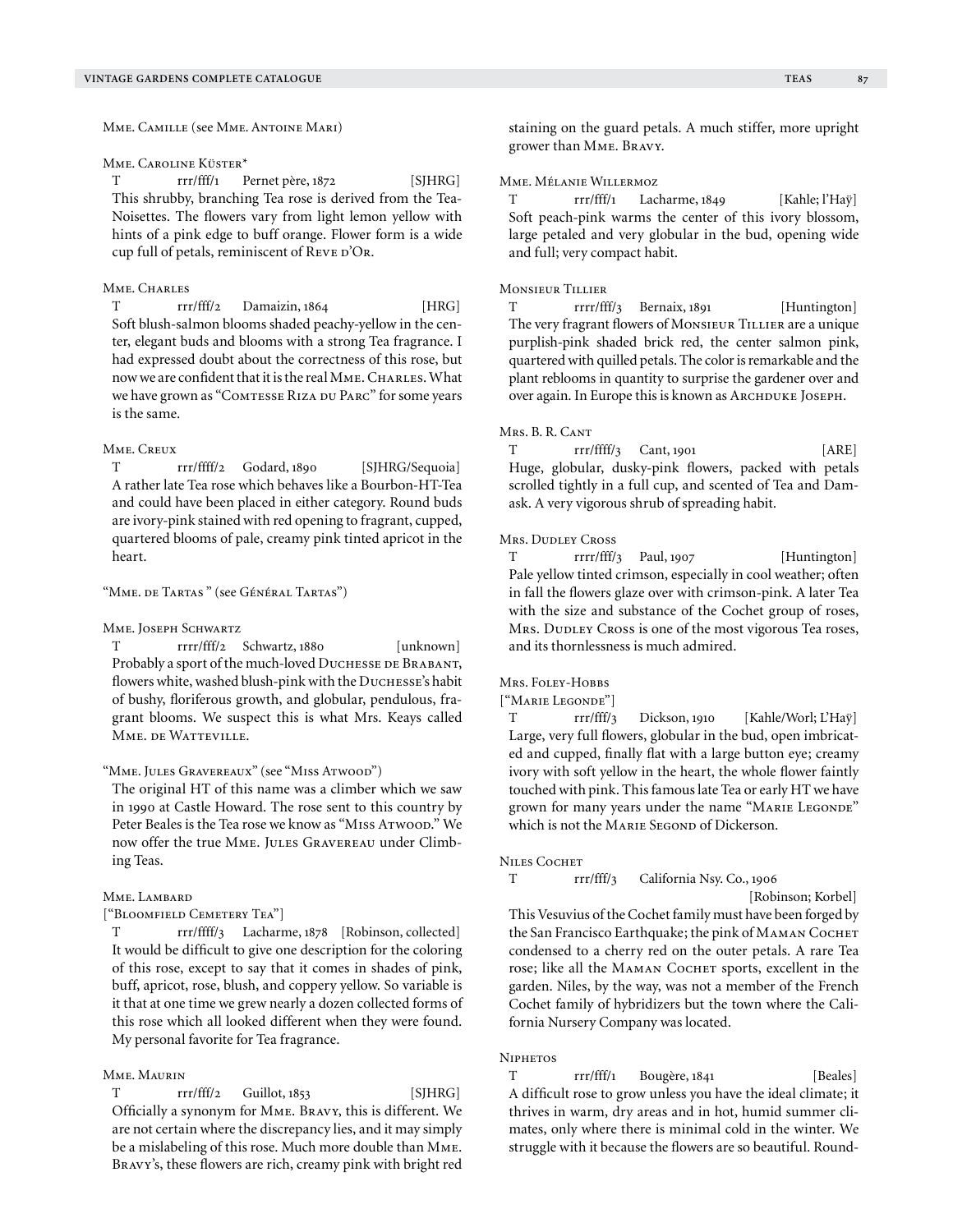ed blooms of lemon white with rolled and pointed petals, they are deliciously fragrant.

"Noisette Garden Pink Tea" see William R. Smith

#### PAPA GONTIER

T rrr/fff/2 Nabonnand, 1883 [Robinson; Korbel] Large, semi-double, cupped flowers of dark pink shaded crimson, an abundant bloomer that cleanly drops its petals; somewhat spreading branches and nodding blossoms.

# Paul Nabonnand<sup>\*</sup>

T rrr/fff/3 Nabonnand, 1877 [Guillot] Large, very voluptuous flowers of the late Tea style are very full and quartered, silky in texture and purest rose pink with a wonderful fragrance. This certainly fits the early descriptions of the rose that was a popular florist's flower in the late 19th century.

## Perle des Jardins

 $T$  rrr/fff/2 Levet,  $1874$  [Knopf] Blooms are glowing primrose with clear yellow centers, of silky substance, goblet shaped, and high centered, opening with a large button eye. Deep plum-colored wood makes the perfect contrast.

"Phil's Pink Cup Tea" (see "Arcadia Louisiana Tea")

### Princesse de Sagan

T rrr/fff/3 Dubreuil, 1887 [Knopf] We grow two roses under this name, each of which seems to correspond to some of the old descriptions. This is a more uniformly cupped, regular flower, with dusky rose-pink flowers shaded darker. Foliage dark green, abundant, on a very bushy plant. We list it here as the real PRINCESSE DE SAgan; the other, from the Antique Rose Emporium, follows.

# "Princesse de Sagan (ARE)"

T rrr/fff/2 unknown, unknown [ARE] Rather cupped flowers of strawberry-rose with amaranthpurple shades throughout the bloom; flowers open quartered but blowzy with a very fruity fragrance. Foliage has a leaden or pewter-green cast; growth open and upright.

#### Rainbow

T rrr/fff/2 Sievers, 1889 [Robinson; Korbel] Clear pink flowers striped carmine-pink and blush. A rare sport of PAPA GONTIER and like PAPA it is semi-double and drops its petals cleanly. A very subtle and lovely striped rose.

"Red Smith's Parish"

[sport of "SMITH's PARISH"]

T rrr/fff/2 Manners, 1997 [Knopf] This rose-red form of the found rose from Bermuda is the pinkish-red color of the occasional stripes in "SMITH's PARISH." Flowers are solid rose red, or they can be creamy white shading to rose red at the petal edges, flushing pink throughout, color depending on weather. This sport has occurred on many plants; our noted introducer is in keeping with the *Combined Rose List.*

Rhodologue Jules Gravereaux

T rr/fff/3 Fontes, 1908 [HRG] This came to us as TRIOMPH DE LUXEMBOURG, which it was not. It bears a most beautifully formed flower that reminds me of La France, with more substance to the petals, making a blossom that holds extremely well both on the plant and as a cut flower. This is an early Hybrid Tea by parentage.

#### Rival de Paestum

T rrr/ff/1 Beluze, 1841 [Huntington] Cupped flowers open quilled, the color straw-buff to milky white, sweetly scented. This is another of the floriferous Tea-China borderline roses with a fine, twiggy habit of growth, rather short.

# "Rock Hill Peach Tea"

T rrr/fff/2 unknown, found [Knopf, found] Clearly in the Duchesse de Brabant family, with similar nodding globes of soft peach pink, deliciously fragrant. One of Ruth Knopf's first rose finds, and a gem. Builds gradually up to 4' or more in height. This rose was distributed by Thomasville Nursery as COMTESSE RIZA DU PARC.

### Rosette Delizy

T rrr/ff/2 P. Nabonnand, 1922 [Matson; RYT] Small, perfectly formed pointed flowers of a porcelain quality, primrose edged with deep pink. Exceedingly free blooming and very poised and charming in the garden.

# **RUBENS**

T rrrr/fff/2 Robert et Moreau, 1859 [Robinson] Pearl-blush flowers with wavy petals creating a pert and charming effect, opening like a cupped, pinker version of SOMBREUIL. Dense of habit, spreading, very floriferous, and very fragrant. The ARCHIMEDES of Gwen Fagan.

# **SAFRANO**

T rrrr/fff/2 Beauregard, 1839 [Robinson, collected] Soft apricot, yellow, and salmon blend smoothly in this rose. For color and simple charm, SAFRANO is a memento of the early Teas and still one of the finest.

### "Sawyer Plot Tea"\*

["Tall Hammill"]

T rrr/fff/2 unknown, unknown [Berglund] A very beautiful and profuse Tea rose we received from Sherri Berglund of B & B Nursery in Willows, California. Sherri's plants of this were magnificent when we visited her in 2005; bright apple green foliage sets off the full flowers of changing shades of pink, from dark rose pink to peach. The blooms are cupped, mid-sized with large guard petals.

# "Second Street Tea"

["Graton Cemetery Pink Tea" ]

T rrr/fff/2 unknown, found [Matson/Robinson] Warm, light rose-pink flowers full of petals, folded and turned in and out, making a lovely rhythm. One of the loveliest of the found Teas, its characteristic Tea scent is blended with anise.